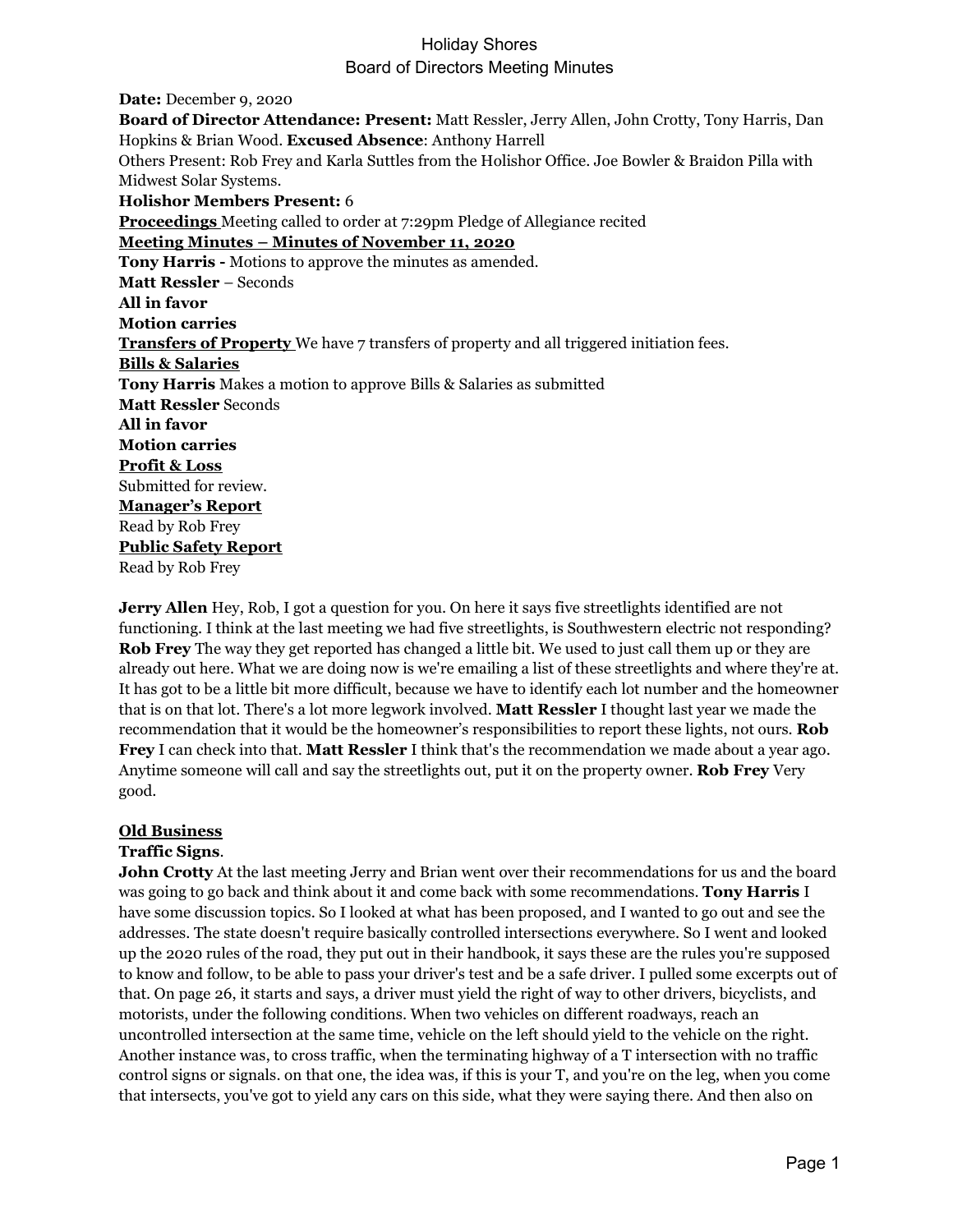page 27, there was a statement that a driver must yield when making a turn at any intersection. And they went into talk about signs also discussed, do we need yield signs? Do we need stop signs? You know, what do we need. And in their states, you know, the color on a sign has a special meaning. It's important that a driver memorizes the meanings of the colors, red signs or regulatory signs, it must be obeyed. They include stop, yield, do not enter a wrong way. So basically, they give the same weight to yield and stop signs. And then they went on to explain the differences or explain the different signs. And for a stop sign, they stated, basically, a stop sign tells the driver to always make a full stop,if there's not a stop line before they should stop before entering the intersection, the driver should yield the right of way to pedestrians and approaching traffic. So for a stop sign, you stop before entering the intersection, and you have to yield the right away for a yield sign, a driver should slow down to a safe speed and stop if necessary. Yield signs tells the driver to give the right of way to all vehicles and pedestrians before proceeding. So in both instances, you have to yield to pedestrians and vehicles, one you have to slow down to a safe speed and stop if necessary. The other one you have to stop. So really the only difference between the yield and stop sign is do you have to stop or can you slow down to a safe speed. The thing that I thought was interesting and pertains to us is when they're talking about when a driver has to yield, they don't state if by chance you happen to come upon some uncontrolled intersection, in the unlikely event, you know, call your local governmental bodies to put a stop sign up. They stated they know in the law, you're going to have uncontrolled intersections and they give you the directions of what to do when you reach one, you know, the vehicle on the left yields and the vehicle on the right goes. So I would say that our legislators or whoever, you know, anticipate and are aware that we're going to have uncontrolled intersections and I think in a rural community like us, I think we can have some of them. So the other thing I did that I thought would was helpful for me is I went back through and looked at the proposal and I'd like to kind of go through them one by one and see if we want one at that intersection or not one at that intersection. I think if we talk about them as a whole, we get lost on the situations that could occur at each particular intersection. So what I would propose is, if you look at the map that we had, if you leave the ones that are already there for a second, let's say we remove all the others, these are the ones that I would add back. So I would add six stop signs and six yield signs to what we currently have. Places that I would put a stop sign would be on Caribbean there at the intersection of Caribbean and Key West where it kind of comes in in an angle. We've got a stop sign on Key West but my thought for putting stop signs here on Caribbean was we've talked about it's a long road, and we have a lot of traffic that goes really fast. We want to slow that traffic down, break it up. So I would put stop signs on that road to stop the traffic because it's such a long stretch. **Matt Ressler** On that proposal was there a stop sign on Caribbean? **Jerry Allen** No there was not. **John Crotty** And I think I made a note of that too, to put one either at Tampico or Key West. **Tony Harris** Tampico was so close to the end of Biscay, so pull it back to the intersection at Key West was my thought, that kind of breaks it up about a half and we could slow that traffic down. So right there were Jamaica comes in, we had a yield sign, I think I would propose leaving the yield sign. And my other thought was most of the ones that are t intersections, you're not going to have someone driving through the intersection, you shouldn't have according to the rules of the road, you should be stopping if you're on that T intersection and yielding anybody on the cross at the top of that T. **Matt Ressler** Well, that should be, that's part of common sense and common sense isn't so common. **Tony Harris** Well, I think we could expect that most generally, the majority of people in the subdivision would follow the rules of the road. **Matt Ressler** You have to take into consideration that we are having ATVs out here on the roadways, we've got kids operating, you know, golf carts, that shouldn't be because our public safety is not out there enforcing it. You know, our rules. So you have to take those things into consideration. So I'm looking at as a safety aspect. Do you have a copy of the actual proposal? **Jerry Allen** I got a copy of the spreadsheet that I created not the map. I think if we go back, and Tony, what you said makes a lot of sense, thanks for doing that research. I think what started this whole thing off was one of our members saying how none of the roads were marked with who should stop who should go, and how they thought it was a little bit of a safety issue as well. And that's why we started to look into this specifically in this particular region, which is where he traveled. And I guess, looking at what he stated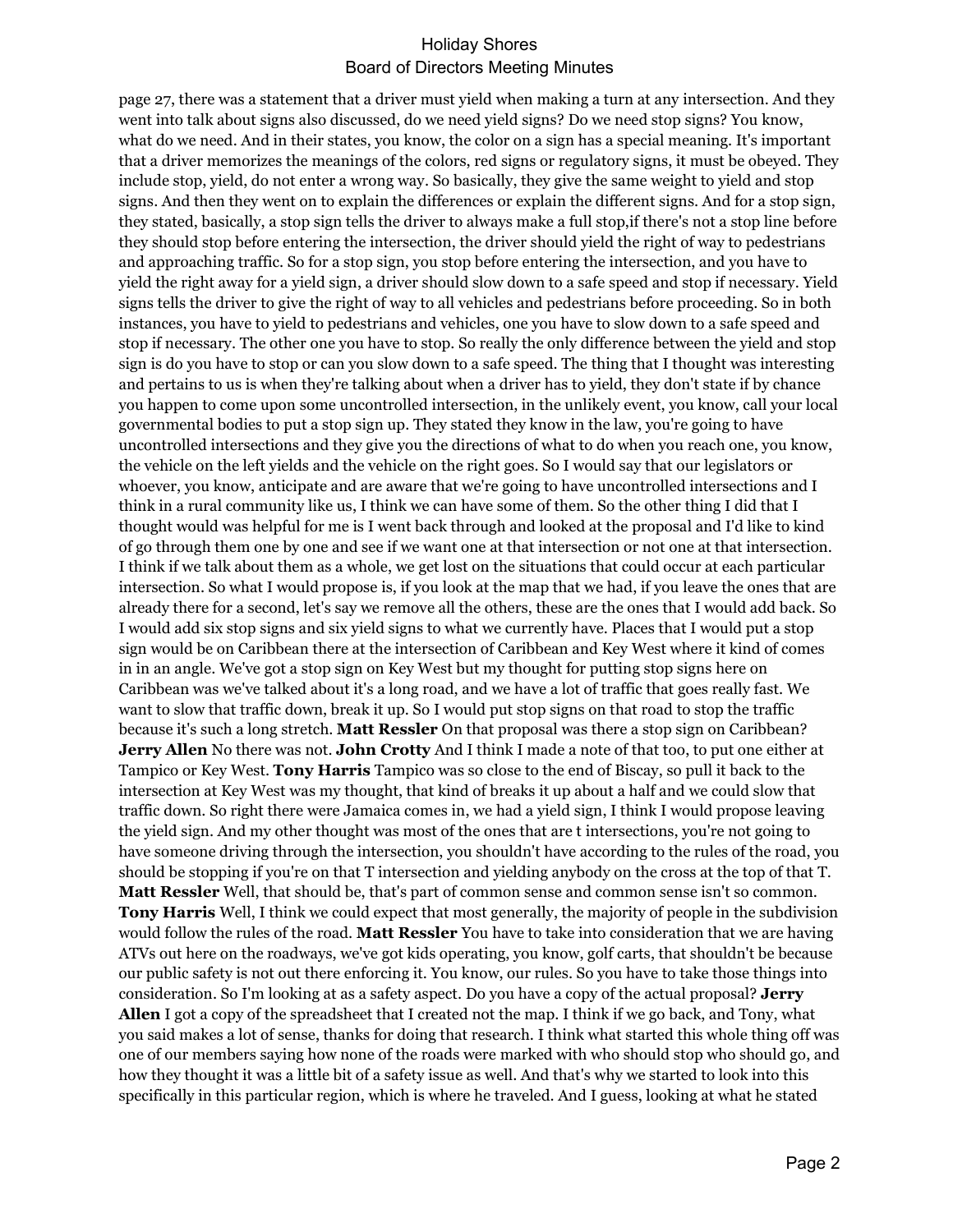and my own, I go down Barbados almost every day, which is one of the roads on this section. And like I said before, I've seen somebody get t boned there, and I've almost got t boned there too, It's a 4-way intersection, it's the intersection of Tartuga and Barbados. I think it comes down in my mind, and maybe I'm wrong, it's more of a risk issue for the association. First of all, obviously, the risk to the membership, for having collisions. Secondly, the risk for the association. Are we at risk if we don't have the proper signage up at these intersections is my question. **Tony Harris** It'll make sense. I mean, you have lots of places in Illinois that don't have signs at intersections or stoplights. Otherwise, you wouldn't have directions in the rules of the road on how to operate a vehicle safely at those intersections. **Brian Wood** The rules of the road also state that on any road, you have to drive 55 miles an hour unless there's signage otherwise, but people still drive 100 miles an hour. We can be more proactive and attempt to prevent these accidents because we have the means to. They're not going to go out in the county and mark every section that's a four-way intersection with cornfields on every side. Unfortunately, we don't have cornfields at every intersection, we have houses, and we have children and we have slow moving vehicles. So I think that's being proactive. We do not need to have any intersections that are unmarked. Do we have to have a four-way intersection at everyone? Absolutely not. But I think you need to have some kind of markings at every intersections, the ones where he's talking about with a four-way intersection with no signage whatsoever, I think that's unacceptable. **Tony Harris** No, I totally agree. I think each intersection is potentially different. I think t intersections should be treated differently than a four way because you're right, those on Barbados Nassau, Catalina, you need something there because there's a cross intersection or four way stop like that. It would be nice to have something to identify to the person driving which side of the road is supposed to stop or yield. **Matt Ressler** So here's, where I'm at. I make a proposal that we go through with this and put the stop signs in at the recommended locations and add the one stop sign on Caribbean at and Key West? **John Crotty** I would say the only thing is right now you've got these long roads like Tampico and Tartuga, you've got a stop sign at every block, I think we need to alternate that. **Jerry Allen** The only reason why that's that way it's because I was looking at more like the flow of the traffic and where most of the flow goes down Barbados, Catalina. Conversation ensues. **John Crotty** So can everybody provide feedback to Jerry & Brian, ideally before the end of the year so they can get together before our next meeting. **Brian Wood** Yep. we'll be in touch. We'll get together and we'll come up with the plan.

#### **Marina Cable Rule/Fines**

**John Crotty** We've talked about this a few times. We said we wanted to finally get some language proposed at one of the meetings so we could get it posted. This is what Anthony wrote up. "It is the responsibility of all members of Holishor Association to make their best efforts to prevent non-members from using the private amenities that members are privileged to use. In an effort to protect our lake against unauthorized use, please lock the Marina boat ramp cable as soon as possible after launching or removing your watercraft. If there are others in line after you use the ramp, you may leave the cable down as long as the watercraft behind you has proper year decals and lot numbers. It is the responsibility of the last person in line to be sure the cable is locked. If you are the only one using the ramp at the time, you may launch your watercraft, park your vehicle, and then lock the gate upon returning to your watercraft. If you are removing your watercraft and no one is in line to use the ramp, please load your boat onto the trailer, pull forward so the trailer is clear of the cable, then immediately lock the cable." The rule maybe subject to level 1 infraction and fines. So that is the plan to go to a key that stays in unless you lock it. And he was going to put that in place April 30. So that is a concern. I mean, we could decide not to go with that type of lock. **Brian Wood** So a lot of the point of the having that lock is just to remind people because I think a lot of it is honest mistakes that people forgetting to put the cable back. But having that key like that, it's like, oh, yeah, I need to grab my key before I go, but if there's a line, you're going be like, hey, you lock it, I'm gonna grab my key out of there, it's just gonna be a reminder to help people to not mistakenly forget to put the gate back up. **Tony Harris** It says rule may be subject to level one infraction and fines. We need to look at that, when you read level one infractions violation of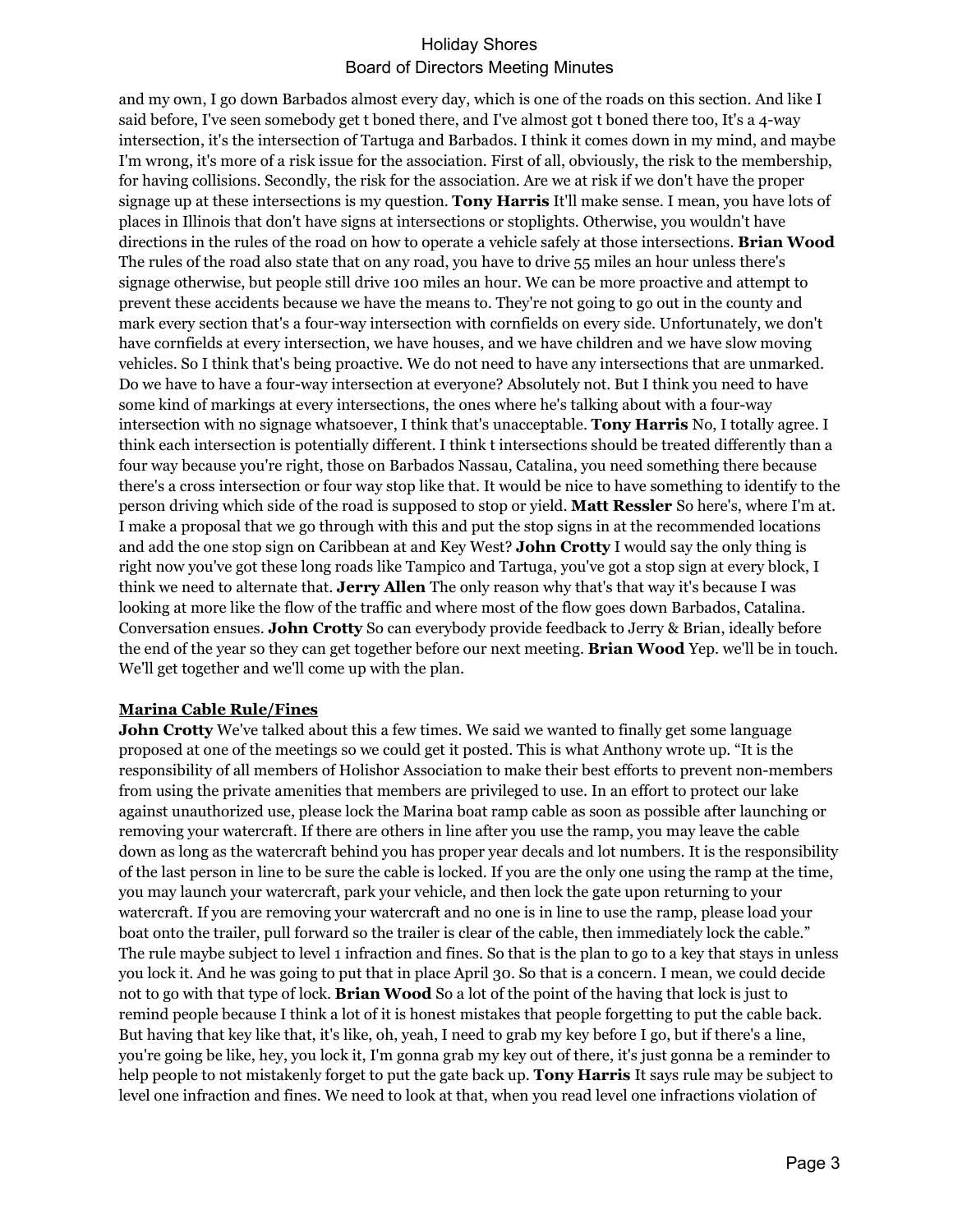specific Holishor Association boating rules and regulations. Since this isn't a boating rule, and you make it subject to these fines, without changing the language, I think we've got to change some of the language a little bit. **Matt Ressler** I'd say leave it as boating rules. Conversation ensues

**Tony Harris** Makes a motion to propose a new rule related to the Marina and Boat Launching Ramp with language that we read tonight with this change, "This rule will follow Holishor fines and penalties structure."

**Matt Ressler** Seconds **All in favor Motion carries**

#### **Solar panels**

**John Crotty** We have a variance for 1328 Caribbean Drive for solar panels to be put in the backyard. So it would be a mounted solar panel. The current lot already has a shed on it, and they're asking to add the solar panels. So this would be one of the first ground mounted solar panels. Are the owners here to discuss and answer any questions? **Bob Petrosky (1328)** and before I go on, would you put a stop sign in front of my house? That's a speedway right there. **Barbara Petrosky (1328)** I'm thinking, you know, the school bus stops at our house on Key West and Caribbean. And they also stopped at the street right before that, which is Key Largo. So either one of those places would be good because you've got driveways, you've got 3 driveways right there at Key West. And the other one you have one driveway so either one of those two places would be good. Because they zoom. I've called Madison County many a time and I've held my phone out and said, Do you hear what I'm listening to? Yeah, they're going a little fast, aren't they? And they said, Yeah, they're doing donuts right there on Key West at two o'clock in the morning. **Matt Ressler** We have PR setup out so they're out there on a regular basis. **Barbara Petrosky (1328)** Yeah. I mean, you know, they just, it's kids, probably I'm sure, you know, who knows? But that is a good place to put something. **Jerry Allen** So I guess a question for you guys is we looked at your variance request, and it says that the unit is going to be 12 feet high. Is there any other way to make it lower than 12 feet, does it have to be 12 feet be useful or effective? **Bob Petrosky (1328)** It would be easier probably for me to maintain, you know, by cutting the grass and stuff like that. But what would you suggest the height? **Joe Bowler (Midwest Solar Solutions)** So what we typically do is the homeowners will typically want it at least six feet high. So that's typically where we put it. That way, they can ride their zero turn under it. And it's not hard to mow around, we can put it all the way 2 foot above the ground, if you want, it just becomes harder to mow around. That's the only dilemma. That's why typically we do put it at that 12 foot for the max height. But it can come down, you know, probably another four or five feet. **Tony Harris** Sounds like six feet off the ground and the height of the panel's themselves was about six feet so that is where the 12 feet is. **Joe Bowler (Midwest Solar Solutions)**  I'm referring to the lowest point, the 12 feet the highest point because they're at a 30-degree pitch. **Tony Harris** Yep. So from the bottom being 6', that height at an angle of 6' too. **Joe Bowler (Midwest Solar Solutions)** Yes. **Bob Petrosky (1328)** And there's a farm back there. So you know, I'm right at the edge of Holiday Shores. **Brian Wood** And the panels are gonna be facing south, I assume, and that's why you're not doing a roof mounted because the house faces the back on the north side, right? **Joe Bowler (Midwest Solar Solutions)** Yes. **Bob Petrosky (1328)** Plus, I was told with a roof mount you get less efficiency out of your panels. **Joe Bowler (Midwest Solar Solutions)** You get more of what you pay for, basically, you know, the roof mount, it will hurt about 10% typically, and maybe more depending on the asmath of the roof. **Bob Petrosky (1328)** Yeah, and also, I have a brand new roof on I've had put on two years ago, and if some damage comes to it, they would have to come back out and take down the panels and get the roof fixed. And then they would have to come back and put the panels back on. And not all insurances will cover that, you know, it would be a lot of out-of-pocket expense. And at 73, you know, and social security on a fixed income, I'm looking for the best way to save a buck. **Matt Ressler** Rob, what's the height requirements on sheds? Because this is considered another structure? Correct? **Rob Frey** Right now, the sheds are coming in just under 1000 square feet, as far as like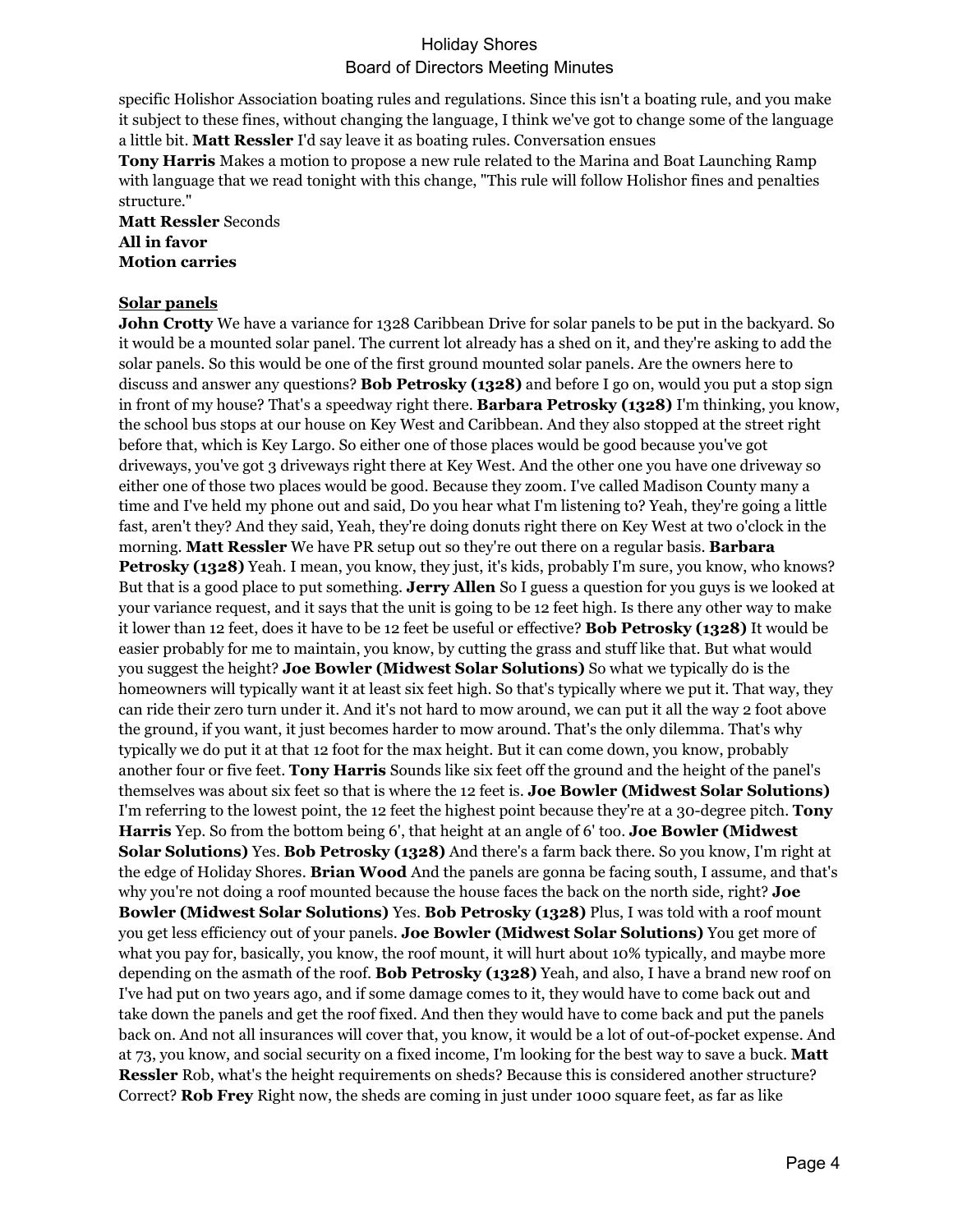another permit through the county. Height wise, really, we haven't seen anything over one story but we have nothing as far as height wise go. Madison County does count these ground mounted solar panels as a structure though, a separate structure. **Brian Wood** I think our concern was just the height, the 12 foot height, because we talked about fences, because a fence a six foot fence, you know, it's reasonable, but 12 foot, we're talking about pretty substantial structure there in a neighborhood. So and I know you're on the edge of the neighborhood and by the field there, but still, but we also have 1200 other houses that if everybody wanted to do it, we're gonna have some major problems. So that's one thing we have to take into consideration on the size of the structure. So I would say we would be more inclined if it was lower to the ground rather than the 12 foot, like you said, if you could bring it down to eight foot or something like that. But that would be my suggestion that we would be more likely to approve it if it was more around that eight foot mark rather than the 12 foot. **Bob Petrosky (1328)** That'd be alright with me. **Matt Ressler** I'd be fine with eight feet. **John Crotty** Any other questions? **Brian Wood** And it's 34 feet long. Is that what it was? **Joe Bowler (Midwest Solar Solutions)** I believe so. Yeah. **Matt Ressler** Now we had a question somebody did earlier about turning it. **Joe Bowler (Midwest Solar Solutions)** Oh, and making it longer and taller. So instead of stacking in portrait stack them in landscapes. That would be more beams, a little more money because you know, we have to support it so many feet. So we drive beams into the ground to support the panels. So that would be an add or obviously. So that's that would be the issue there. **Matt Ressler** But that would get it down lower though. **Joe Bowler (Midwest Solar Solutions)** Yeah. **Brian Wood** That would get you down to about six feet maybe? **Joe Bowler (Midwest Solar Solutions)** Yeah. Wouldn't bring it down a whole lot maybe a few feet. **Brian Wood** We're already talking we can get it down to eight. Because the 12-foot mark, I think was everybody's concern. I would be more comfortable approving it at eight foot. **Jerry Allen** I would too. **Matt Ressler** I'm good with 8.

**Brian Wood** Makes a motion to approve if the if the structure is eight feet tall. **Matt Ressler** Seconds **All in favor Motion carries**

#### **Political sign rule**

**John Crotty** This came about because at the last election, there was a significant number of political signs put on Holiday Shores property. All it says right now in our rules is that political signs will be no larger and 26 inches by 16 inches in size. So we're looking to potentially add something to that rule around not being on Holiday Shores property. Anybody have any suggestions on the wording, **Tony Harris** I would suggest to amend the language to say that no political signs may be placed on association property. **David Decker (1184)**, you don't need a rule to keep signs off our lots. If you're the association, they don't have a right to put a sign on the lot, you can remove it. **Tony Harris** That's true, it is our lot, we can just send public safety personnel to take them off because we're the owner of the property. **Brian Wood** Maybe we could as it gets closer to election we can put something in The Holiday Times as a reminder, no political signs allowed on Association property. We just need to enforce it. That's something security can do, I would assume.

#### **Roadway Improvement Committee Proposal**

**Jane Unsell (81)** I'm with the Committee for Roadway Improvement. We have other members here, Kay Slayden, Susie Rives and of course, Jerry's on the committee also. So it was my understanding when this committee was formed, that the goal of the committee was to review the issue of the need for roadway improvement in Holiday Shores. And also to look at how can we fund some additional improvements to the roadways. So in order to do that, we looked at a number of factors. And the very first factor we looked at, of course, was the fact that here at Holiday Shores you only pay one assessment per year, no matter how many pieces of property you own. And that fact in and of itself limits the amount of money that comes into the Association for improvement to roadways. And so we looked at that issue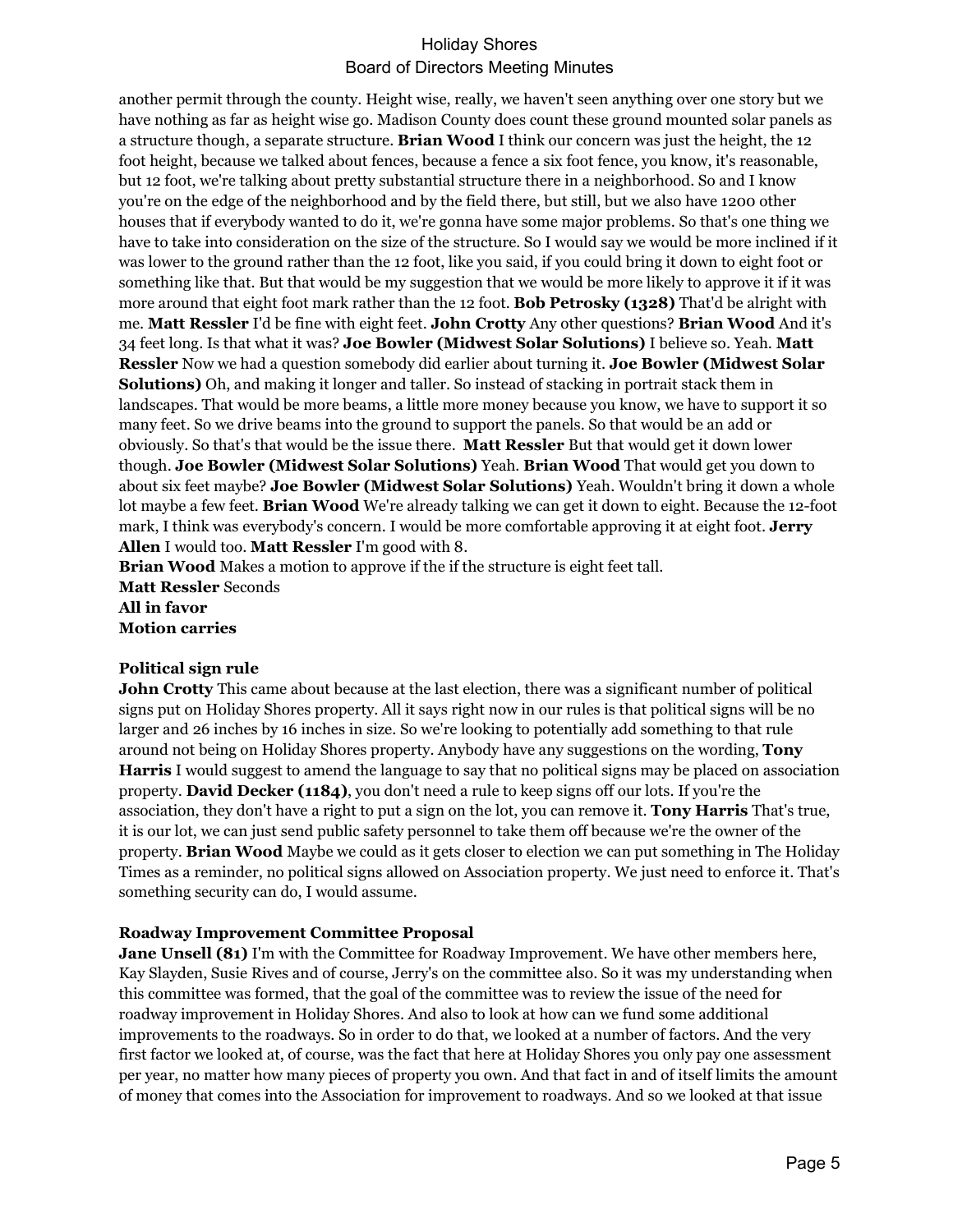and we also along those same lines, we tried to determine how many people owned multiple lots in the association. And we wanted to look at that issue right off the bat to figure out was it really worth going after these other lots that people owned, who only had to pay one set of assessments. And so in the investigation part of this we tried to determine how many people owned multiple lots. And I believe that we were able to come fairly closely to what we have in terms of multiple lots and people who own those lots and only pay one set of assessments. We also looked at how to fairly charge assessments on those multiple lots and I know I've been in the Holiday Shores for about 10 years and I think we got involved in this way back when, and that was the big issue, was how do we charge? Should we have an assessment for every lot that a person owns? Or should if that lots empty should it be a half of an assessment? So we had some discussions way back when, on how we will fairly do this, if we were going to try to pick up assessments from multiple lots that people own? Then we looked at also whether or not the members of Holiday Shores felt like we needed road improvements. And we wanted to know would the association membership be interested in paying extra for road improvement? Finally, we tried to phrase an amendment and you have a copy of that amendment that we put together after we did all this investigative work. So in the investigation, we found the following, we found that there are 266 multiple owners in Holiday Shores, there are 689 lots that are owned by multiple lot owners. And that's a lot of lots that we're not getting assessments on. 416 of those lots are vacant. Many of those lots are owned by very few people. So for instance, we have four owners that have eight or more lots. We have one owner that has 30 lots, we have one owner that has 16, one has 11 one has 12. So you have a very small group of people who own a lot of lots. Based on the foregoing, we believe that if we are able to pick up the assessments on that 689 lots that are not presently paying assessments, that could mean a substantial amount of money for the roads. Further, we developed a survey in our investigation and put it on social media, asking lot owners and Holiday Shores whether or not number one, did they think the roads needed to be improved, and number two, were they interested in paying more if we were going to try to do something in terms of roadway improvement? And I think the bulk of the answers that we got in that survey indicated that yes, people thought we needed some roadway improvement. And there were people who said, Yeah, I might be interested in paying something more. So I think we have some input from the association that would be helpful as we go forward in terms of whether people really are interested in putting up more money to get roadway improvements. Now, the question then became, how do you fairly charge for these lots that aren't paying assessments at the present time, and the committee believes that we ought to do something that would be across the board fair, that is, if you think about a lot that touches the roadway, that roadway is a benefit to the lot, it allows the owner to get to the lot, to use it, to conduct their business. And so therefore, that owner ought to pay something to maintain the roadway in front of the lot. And so we developed a method of determining what assessments should be paid on those additional multiple lots, by doing it on a linear foot method that is, if you own property, and you have frontage that touches the road, we take that amount of that linear foot and we charge you per linear foot, and it's charged across all lots that you own, not just the lot that you're paying your assessment on, but on all lots. And all owners then would pay their fair share. If you have a lot and it runs 600 feet in front of the road, you pay 600 linear feet in terms of assessments to improve the roadway. Now, the committee believe that this would be the fairest way, all owners would be in be paying equally in terms of the amount of land that they own that touch the road. We did note that we presently pay in our assessment, that is a yearly assessment, we pay something for road improvement. So to prevent some double billing, we agreed that that cost would be pulled out of your normal assessment, and then you would pay an additional assessment that would be based on linear foot of all the lots that you own. And that's all that you would pay for road improvement. We put together the amount of lots that were missing in assessments. And we've come to an agreement that conservatively if we were able to do this, we could bring in \$225,000 a year for roadway improvements. And it would be a much fairer system than what we have now because everybody that owns properties got to pay their fair share. So what we tried to do is then put that into an amendment that you have in front of you, we are also wanted to include the fact that and so people would be assured that this money and this second assessment would go for roadway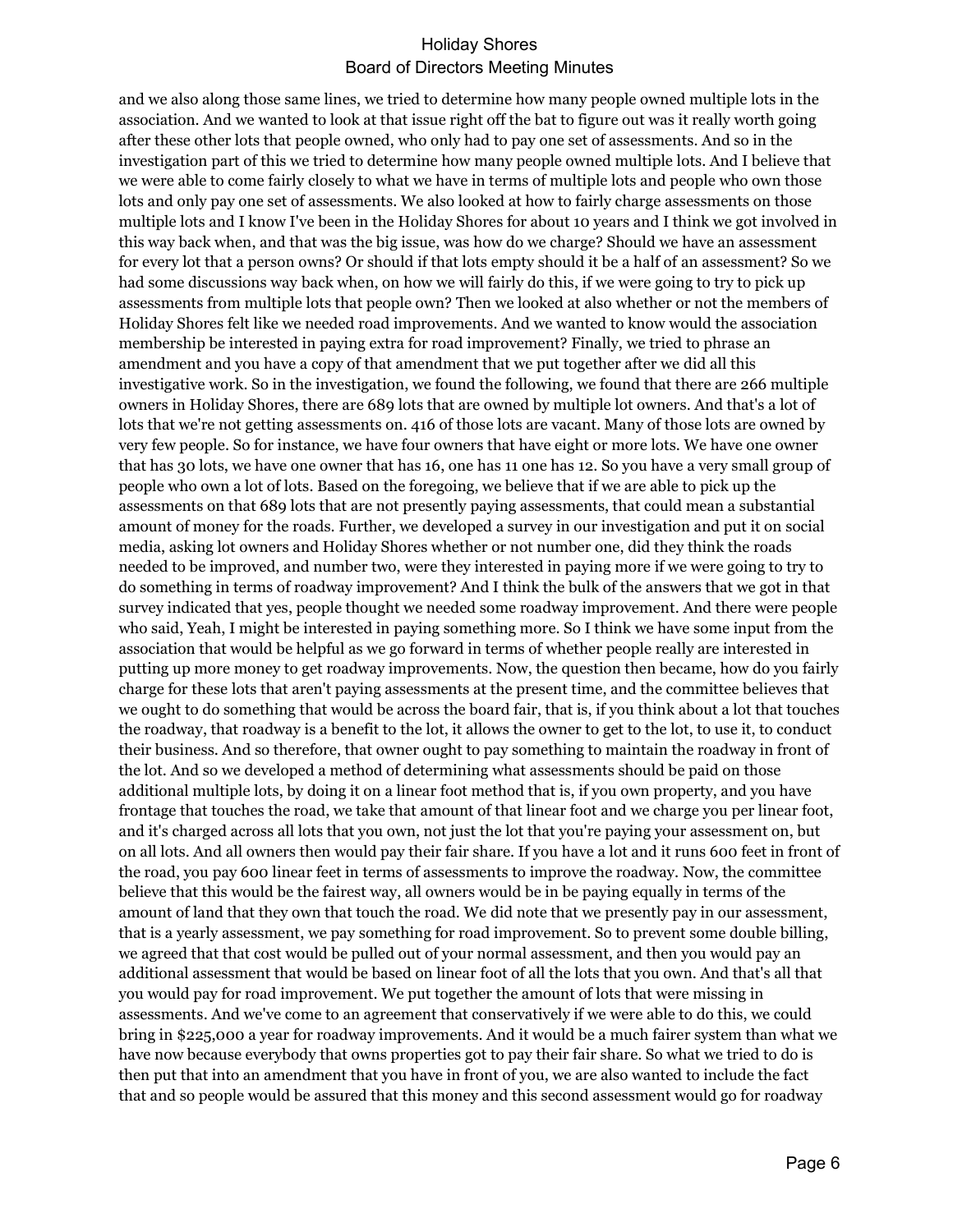work only. And that's part of our bylaw, that we drafted, that the association couldn't use it for something else it all has to be for roadway improvement, because that's why people would be agreeing and voting to these assessments that would in fact, increase the amount of money that they would be paying. So we determined that \$1 per linear foot would be a place to start. And we would like to do it for four years. And at the end of the first year, the Board of Directors would have the duty to determine and to advise the association if they thought that dollars should go up, or if it should go down, depending on what type of budget you had that year. So we thought 4 years would be a reasonable period of time, because that way, everybody could see the money that they would be paying extra, they would hopefully be able to see it in roadway improvement. And at the end of four years, you would either have people who were happy to pay more to to take this program further, or the association might determine that it wasn't worth the additional money. But we thought four years was a reasonable place to start in terms of how long this assessment should be enforced. And we in fact, then did write a proposed amendment and we are asking the board at the present time to approve that amendment for vote at the at the yearly meeting. And I think you probably all have copies of the amendment if you have questions. **Bob Petrosky (1328)** I've lived out here for 20 years. When I came out here, before I built the house, I bought two lots. Then a guy had cancer on the side of me. He had three lots. I wanted two more, but he said I'm making a deal on three lots. Right now, I'm 73 years old, I'm retired, my wife is retired, I live on Social Security. When I came out here, nothing was said about paying extra for lots. That's why I picked them up. Now it would hurt me. Because I pay \$5,000 in taxes. And I pay taxes on these lots. And you know it just every time I turn around, it's something else, more money, more money. My Social Security doesn't go up. **Matt Ressler** Our costs on everything's going up though, sir. **Bob Petrosky (1328)** Oh, I could understand it. I could understand, you know, but why is every time? Money, it's money, it's money. Go to the people that have the extra lots. **Matt Ressler** So how many lots do you have? **Bob Petrosky (1328)** I have five lots. **Matt Ressler** So we're going to you. **Bob Petrosky (1328)** What do I have to do? I mean, you know, I'm not made of money, it don't grow on trees. **Barbara Petrosky (1328)** We do have five lots, but years ago, we took them and they made it one lot and we pay one tax bill. So that's only one month. Correct? **Jerry Allen** The past few years, you've paid \$660 for assessments for all five lots. It goes by membership so you paid for all five lots, but the other four lots that you have, who's paying to repair those roads in front of your house? **Bob Petrosky (1328)** They've been repaired one time in 20 years. **Jerry Allen** On Caribbean they are actually asphalted which is actually an improvement above almost all the other roads. **Bob Petrosky (1328)** What I'm saying is you need to consider the people that's on social security that is barely making a living now. I mean, you know, we're not rich people. You know, I moved here from Madison, Illinois. I mean, you know, it was a nicer place to live. You know, the opportunity was there for me to pick up a little land. **Matt Ressler** So if this goes through, you'll get your vote, just like everybody else. **Bob Petrosky (1328)** I know I will but have a little consideration. That's all I'm asking. **Matt Ressler** So we had a discussion earlier about not losing revenue, but just charging the dollar lineal foot on top of the \$660. **Jerry Allen** What I think what we need to do is make this available for people to review and get input from them, whether they like the way this is written, or we need to make some adjustments. The reason why we put it out here now is so that we could get input like Mr. Petroski, and his wife here to help us understand the true impact of the actual members. So I mean, I'm not opposed to doing exactly that., just leaving the \$660 as is and then adding the dollar amount to it. But I would like to see if we get what kind of response we get to what's written here, and we can make adjustments to it. This is the time to do it. **Matt Ressler** No need to take revenue away from us. **Brian Wood** And this is something, correct me if I'm wrong, it's going to be voted on by the entire Association, right? This is something we're discussing now to be voted on by the Association. And when your a member of an Association, that's majority rules. **Tony Harris** Well, the thing we have to do too is we look and make sure that we've covered all of the points in the rules that need to be changed to make this effective if it was to go that way, too. Right. We've got a proposal, but we're not anywhere ready to vote on putting anything on the annual meeting agenda. **Dave Decker (1184)** Just a question on the proposal. It talks about from what I heard, it talks about total road frontage. Correct. So if you live on the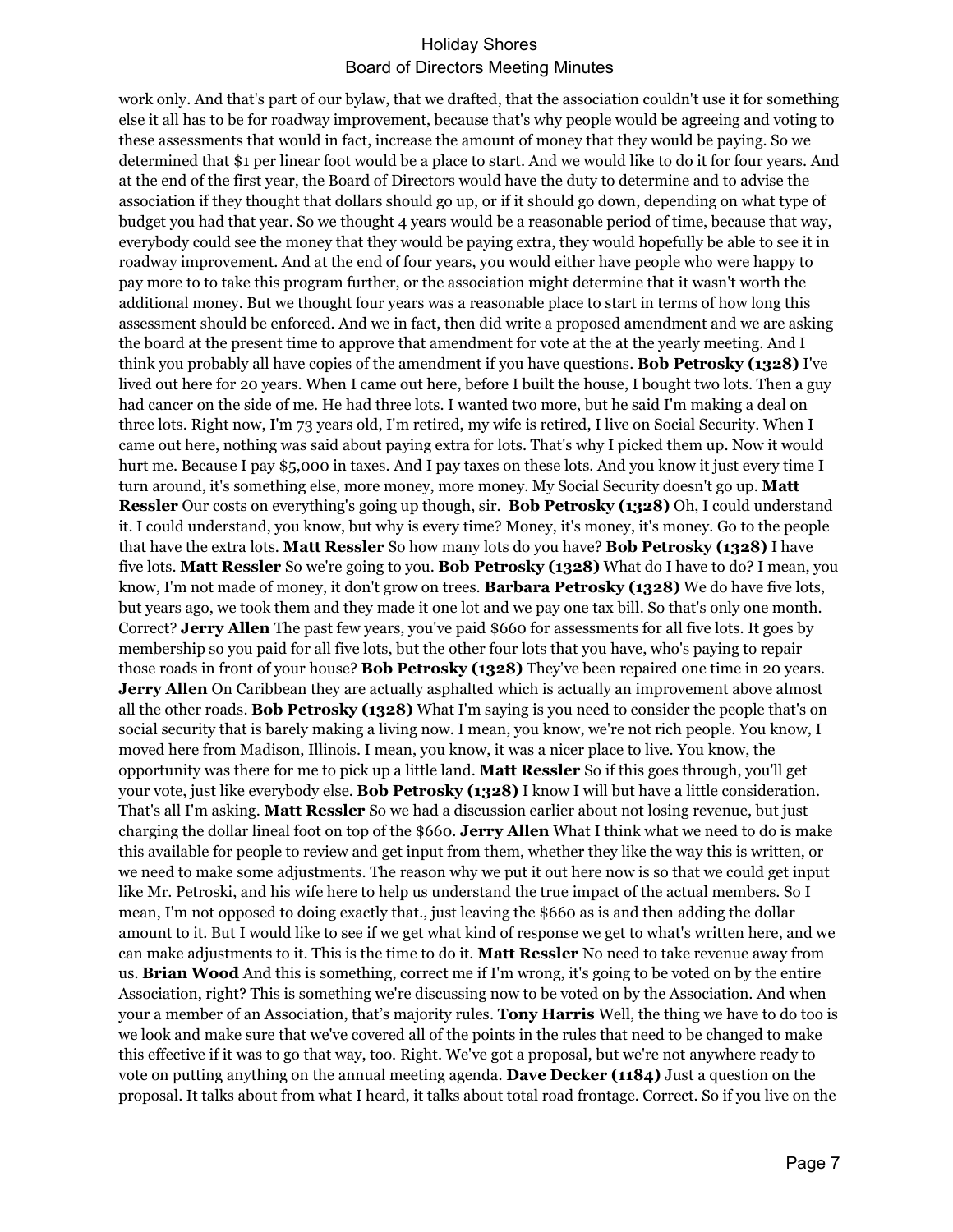corner, you're paying for coverage on both the front and the side of your property. **Jerry Allen** Actually, it says property frontage. So on the people in the corner lots what we were thinking was, they would pay for where their address is. So if you live at the corner of Bermuda and Barbados, this is example, and your address is Bermuda, then you'd pay for that. **Dave Decker (1184)** So, if your lot is 110 by 80, and your frontage is 110, you're gonna pay 110. And the guy down the road who lives on the cul de sac, and only has 20 feet of road frontage is only gonna pay for 20 feet. But he drives two miles to get to his house, and the other guy drives three blocks. So if you're charging for road usage and repair, think about the people that are driving farther in. **Brian Wood** I don't think we can charge them though from how far they're driving. **Dave Decker (1184)** You can charge them any way you want, you're changing the rules to do what you want to do now, so you could charge them any way you want. **Jerry Allen** Well, this is a way we thought that was the fairest way to set this up. We do know that there's some cul de sac lots that have 35, 40, 45 feet. And it does seem like they're not paying their fair share. But they're each paying the exact same amount per foot. If they live on a cul de sac it's just they're just good for them. **Dave Decker (1184)** So you just use the word fair and talked about a total discrepancy? So what I'm just saying. just think about that. If you truly want to do it, fair, figure out a fair way to do it, as opposed to giving the advantage to people who are using more of the roads. **Brian Wood** We're open for suggestions. **Jerry Allen** This is an open discussion. And we're open for suggestions. **Dave Decker (1184)** You asked for feedback so that's what I'm giving you feedback. The other side of it, you know, I keep hearing, you know, I've heard for years people own these lots so that they get the value out of their property going up. Well, the reality is, that's not true. I've just heard the chuckle from the people who own the lots. Because the value of those lots haven't skyrocketed. There's not a whole bunch of money to be made for those and a lot of the people that don't have them as investments, they just have them to have a better neighborhood. And in all fairness, I own multiple lots in case you didn't guess that. But by doing that, you're actually reducing the amount of road damage that's going on because you don't have people driving up and down the road for those extra lots. So if you truly want to do it equitably, do like every other person does it in the country, do it by property, do it buy property value, you want to tax people, tax them by the value. **Tony Harris** That's a good point, because I think kind of the point they was making, if you think about to somebody that drives, it's on the edge of an outside roads, St. James or right off of Prairietown, that may drive right beside their property, and yet, so they potentially use 100 feet of the association roads. And like say, you got a guy in a cul-de-sac that drives on five miles of roads, and then has a 25 foot or 30 foot frontage. I don't think it's fair to charge one guy \$110, when he's driving only on 110 feet of road to get to his house, and the other guy's driving in five miles, and he's only paying \$25. So I don't think that comes out to be fair. And if you're paying more, you know, right now, the assessment stuff are set on per membership. So you pay a certain set amount, and you get a certain set of say, per your vote in the association. If you're paying more, we're changing it about lots and paying for a lot. But do you get a larger vote, if you're going to pay for five lots, why not get a vote for five lots, you should get a say in what you're doing if you're going to be taxed more on it unless you go to something, maybe you do it on the value of the houses. **Brian Wood** There's no way to assess like we're talking about, the guy that only drives two blocks on the road versus a guy who drives two miles. You can't assess that. Mr. Petrosky, he's retired, maybe he leaves his house twice a week, whereas, and he goes, you know, 2 miles, but the guy that goes three blocks in and out his house 14 times a day, you know, you can't really assess that, there's no way to assess that. I think the proposal right now is a very fair, reasonable fair proposal, like said it can be voted upon and it can be changed and discussed. **Jerry Allen** Well, I think that whenever we are taxed by Madison County on the roads and bridges for Moro Township, they don't assess how many how many miles I drive on Moro Township roads. **Tony Harris** So what's your property value? **Jerry Allen** I don't think we can, we're not a taxing body that I know of, that we can tax it, this is an assessment. **Tony Harris** You can charge a system based on x percentage of your property value then. I mean, you can, you can do that you can't do it's just you can't, you just write your rules that way. We wrote this, we're gonna charge you \$1 a foot, okay, and you said we will use the frontage in the plat book, but I can say I'm going to charge you 10% of the value that is recorded in the county rolls. You can do it. **Jerry**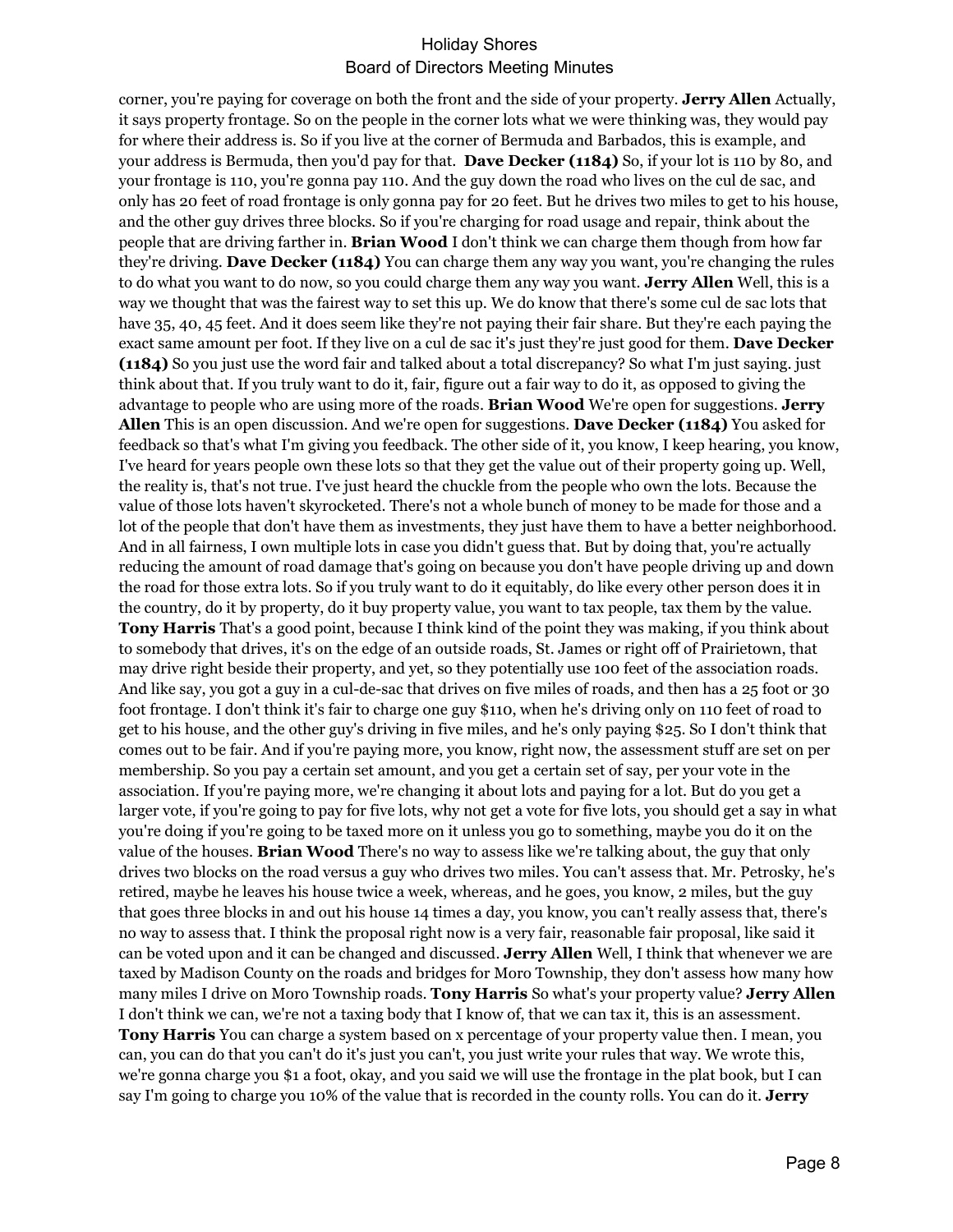**Allen** I never said you couldn't, I'm just saying this makes it much easier to manage , much more fair and equitable. When you compare the fact that multiple lot owners haven't paid anything additional above what I do as a single lot owner. And somebody has to take care of those rows in front of those properties, whether you drive on it one time a year, or 100 times a day, whether you drive one mile or one foot, you live here, that's part of the responsibility of being a property owner here. **Tony Harris** And by owning multiple lots, so if I own three lots versus one lot, then there's one third less traffic now because I own three lots and I'm only got one person driving, we're as if I own five lots, and I've only drive on it now. If each of those five lots had a house, you'd have five times the traffic, so you'd have five times the wear and tear. So this is actually saving wear and tear here on our roads, buy people owning multiple lots. Well also historically if the multiple landowners would have paid something all along, we may not need the money as much as we do now, and the roads may have been in better shape. That's not the way the association was set up. And we can all go back and say it should have been set up differently, it was not what was designed here. **Brian Wood** Who wants to chair the committee to calculate those values. **Tony Harris** You're gonna get one number or the other, whether you get footage or you get a value. **Brian Wood** If you're gonna go on the county page, and you're gonna find everybody's assessed value and then go back that's gonna take or whatever, **Tony Harris** You're gonna have to go to everybody's page and get their frontage **Jerry Allen** We have that. We can go to the plat book and get it. **Brian Wood** Assessments change every year. My linear footage doesn't change every year. **Tony Harris** No, but you just have to do at least once. **Brian Wood** We already did it. **Tony Harris** So how long did that take? You're just doing that same set of work, I'm not saying you should or shouldn't do that, I'm just saying it's another option. **Jane Unsell (81)** I think though, we're talking about being fair and when you own several lots, you enjoy those lots, you use those lots, you benefit from them, and the fact that those lots have to have a roadway in front of it, then you should be paying for the roadway, it's not so much the driving on there. And I understand that this is going to be a little bit higher, it's gonna be higher for everybody, quite honestly, it's a separate assessment is what we're suggesting. We're not picking out certain people. And the point is that, as I said, before, we talked before about maybe making a certain assessment for each lot. That would be I think, unfair for this gentleman, if he had to pay the assessment for all five lots. But here, we're trying to at least spread it out. And I think it is fair, rather than saying, okay, you own five lots, you have to pay \$660 for each one of those lots, that's way too much. But here, it's based upon the amount of property that you own, the touch the roads that road has to be built. So in my opinion, it is a fair way to spread it across the board. Sure, people are on limited incomes, I understand that. But if you own property, and you're in a community, and we want the community to look good, we want all of our property values to stay up everybody has to contribute. And we're trying to make it across the board that everybody does have to contribute. **Bob Petrosky (1328)** I didn't like the comment, we didn't pay our share. When never had to pay more. When I bought the lot that was the rule. You paid for one assessment, so I paid my share. And to the lady if I was 20, 30 years old, I wouldn't care because I could work overtime. I could work enough to make ends. There's no more money coming in, social security, that's it. That's all I have to say. **Matt Ressler** Let's get some feedback on this proposal. **Jerry Allen** So we want to post it to the to the website and see if we get some feedback. **Matt Ressler** Do you have a way to post it to get some feedback on that John? Like you did the others. **John Crotty** We can do it like a survey like we did before. **Jerry Allen** Yeah. I will work with John and we'll will get that set up. **Matt Ressler** And try to get that posted on the Facebook page so people can go to it. **Jerry Allen** And I know the committee came up with the idea of possibly posting it in The Holiday Times. I don't know if that costs us a lot of money or not. **Karla Suttles** It's not a problem to put it in The Holiday Times. **John Crotty** Okay, then we can direct them to the survey, then we can have that in time. **Jerry Allen** Yeah. Sounds good. **Tony Harris** Do we need a survey or do we just need a way to get feedback. **Jerry Allen** Comments is what we'd like to see. We put the proposal in there and just give them an opportunity to put some comments down there if that can be done. **John Crotty** Only we have the eyes to see what the comments are so people might be more willing to put their comments in there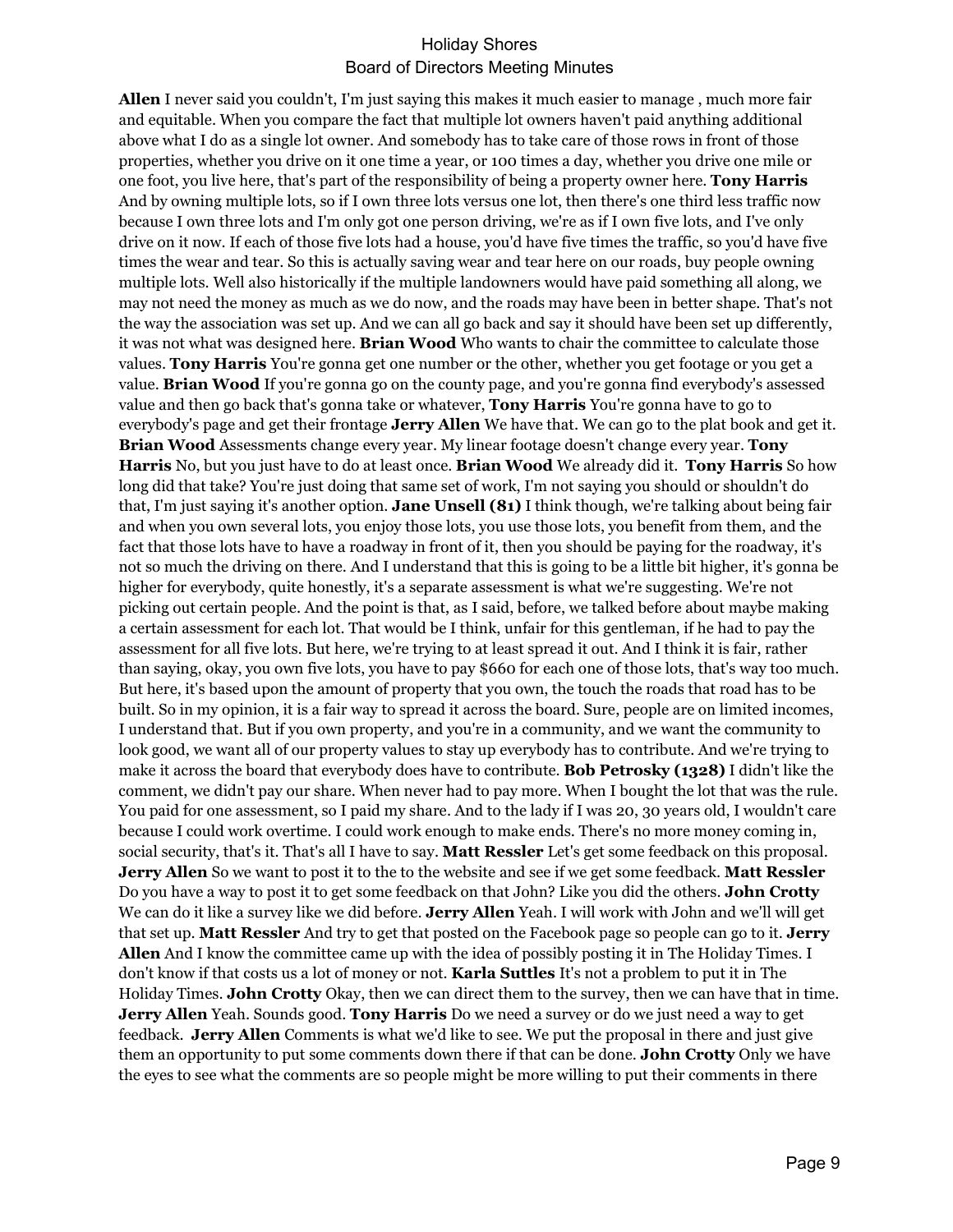versus Facebook where everybody's seen it. **Matt Ressler** Thank you guys. **Jerry Allen** Thanks committee you did a great job.

#### **New Business**

#### **Request For Additional Fish Structure**

**John Crotty** The fishing committee represented by Matt Ressler here tonight has a proposed new locations for fishing structures. **Matt Ressler** Yes, so the Tiki Bar Bass Club is going to be purchasing material for structures. And you know, we just did a huge stocking in our lake and we need to have somewhere for those fish to go. We're trying to hit on the ends of the spawning coves to protect the fry and the fish that we have in the lake. The volcanoes are where the structures are currently placed. The Christmas trees is where we have Christmas trees. The areas that are yellow are marked approved, are currently approved locations. And the new locations the water is certainly deep enough from what we came up with as a board in the past, so we're just asking for these four new locations to put structure in. **Tony Harris** So my question is, when we say this deep, how deep is the water there, **Matt Ressler** It varies, the minimum depth that we put these in is 12 feet. Minimum depth to the bottom because the structure is only five feet off of the bottom. **Tony Harris** So if you put them in 12 feet of water, then you have seven feet of water on the structure. **Matt Ressler** Correct. **John Crotty** We granted two new locations on top of what was already approved earlier in the year. Why we decide we need more now. **Matt Ressler** Because the amount of structures that we're going to drop in April, into the lake, we've got Christmas trees coming to be able to fill these locations. And with us just putting these smaller fish in the lake they need somewhere to go. **John Crotty** So because we put more money in the lake in the fish stocking, we now need more places for them to go. **Matt Ressler** We need more structure in the lake, it's talking with the IDNR. **John Crotty** So I guess why didn't we ask for more back in May or June. **Matt Ressler** We did. We asked for these other locations in the past. And we only got these other two approved. I think it was back in June because we didn't know how many structures we were actually going to be able to get into the water. Well, now we know how many we can drop in a day. So filling these locations is not going to be an issue. **John Crotty** One of the locations you put for new locations looks like it's pretty close or the same location that we removed from back in June. **Matt Ressler** No, that spot is actually down in the fishing cove more into that pocket, we're moving it more so towards the main lake. **Tony Harris** How close are these to shore. **Matt Ressler** 12 to 15 foot, it's just where the shoreline falls and wherever the thermocline in our lake runs between 12 and 15 foot, that's where the fish tend to hold a majority of the time and suspend. So that's really where you want to place the structure at is in that thermocline. **Brian Wood** One thing too is we just spent the extra money on putting fish in our lake. This is costing the association nothing and it's going to help maintain that fish population to where we don't have to spend as much money on fish stocking in the future maybe. So it's going to help maintain our fish population and to be real honest, the ones that we have already put in the lake there you can go out of that lake and I guarantee you 90% of the people unless they were out there when we dropped them don't know where they're at. They'll never even know they're there. **Dan Hopkins** I can see them on my locators. There's fish on them. **Matt Ressler** We had fish on them the next day, **Brian Wood** For the skiers, it's not affecting anyone else because they're so deep, because no boat is going down seven feet and I'm assuming Matt, when he drops them is gonna go out and double check the depth. **Matt Ressler** So I check the depth. So what I do is I have a buoy in my hand, it's a small buoy marker, and we're on the trolling motor, and we go down the bank, and we're spacing them out every 15 to 20 feet, the big structures, and I'll drop one, and I verify that my water is at the current depth that it needs to be. And then they drop on the outside part of the lake away from the shore, so it's guaranteed it's gonna be deep enough because I run my trolling motor at about 12 feet in these areas where we're going to drop them. And then once I hit that shallow water, boom, done, once I hit 11-foot 11'9, it's done. **Brian Wood** So Matt, were any of these visible with the lake drawn down? **Matt Ressler** No, nothing is visible. **Jerry Allen** You were just mentioning how many structures inserted at these locations. How many structures are you putting in each one? **Matt Ressler** Well you know, it